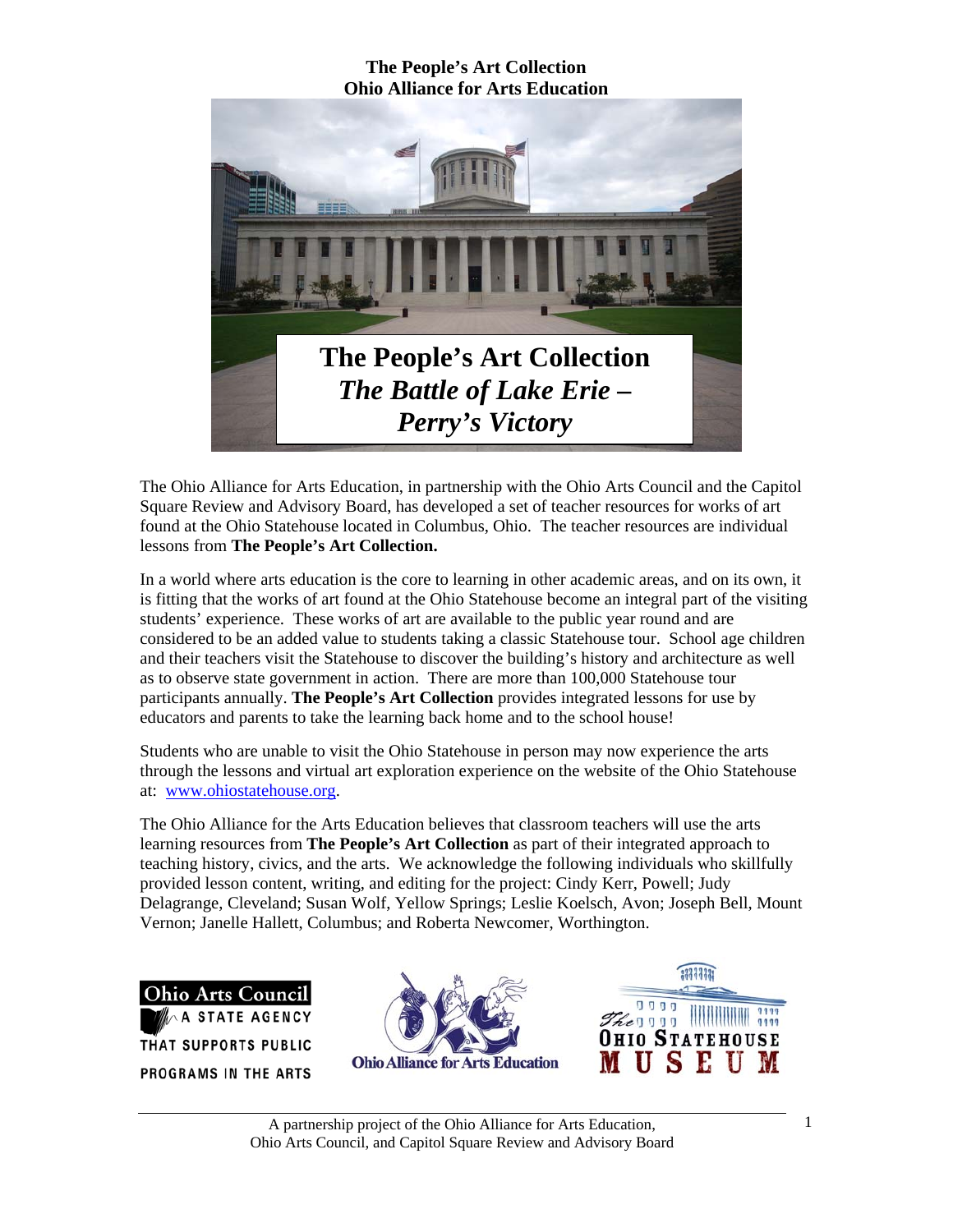# *The Battle of Lake Erie - Perry's Victory*  **GRADE 7**

# **Learning Outcomes**:

The students will be able to:

- 1. Use art vocabulary appropriately and effectively to convey their ideas.
- 2. Write an essay with an introduction, body, and conclusion.
- 3. Discuss ways to use the elements of art to create a mood.

**Arts Standard: Analyzing and Responding:** Students identify and discriminate themes, media, subject matter and formal technical and expressive aspects in works of art. They understanding and use the vocabulary of art criticism to describe visual features, analyze relationships and interpret meanings in works of art. Students make judgments about the quality of works of art using the appropriate criteria.

**Visual Art Grade Level Indicators:** Use appropriate vocabulary to explain how techniques, materials and methods used by artists affect what the artwork communicates. Use appropriate vocabulary to explain how the elements and principles of art communicate different meanings.

**English Language Arts: Writing Process:** Students' writing develops when they regularly engage in the major phases of the writing process. The writing process includes the phases of prewriting, drafting, revising and editing, and publishing. They learn to apply their writing skills in increasingly sophisticated ways to create and produce compositions that reflect effective work and grammatical choices. Students develop revision strategies to improve the content, organization and language of their writing. Students also develop editing skills to improve writing conventions.

**Grade Level Indicator:** Organize writing with an effective and engaging introduction, body, and conclusion that summarizes, extends, or elaborates on points or ideas of writing.

## **Assessment Strategy:**

• Summative: Project Rubric

# **Vocabulary:**

- **Color** the most expressive element of art and is seen by the way light reflects off a surface.
- **Value** refers to the lightness or darkness of a color. It also refers to how artists use other Elements of Art to create a sense of light or dark.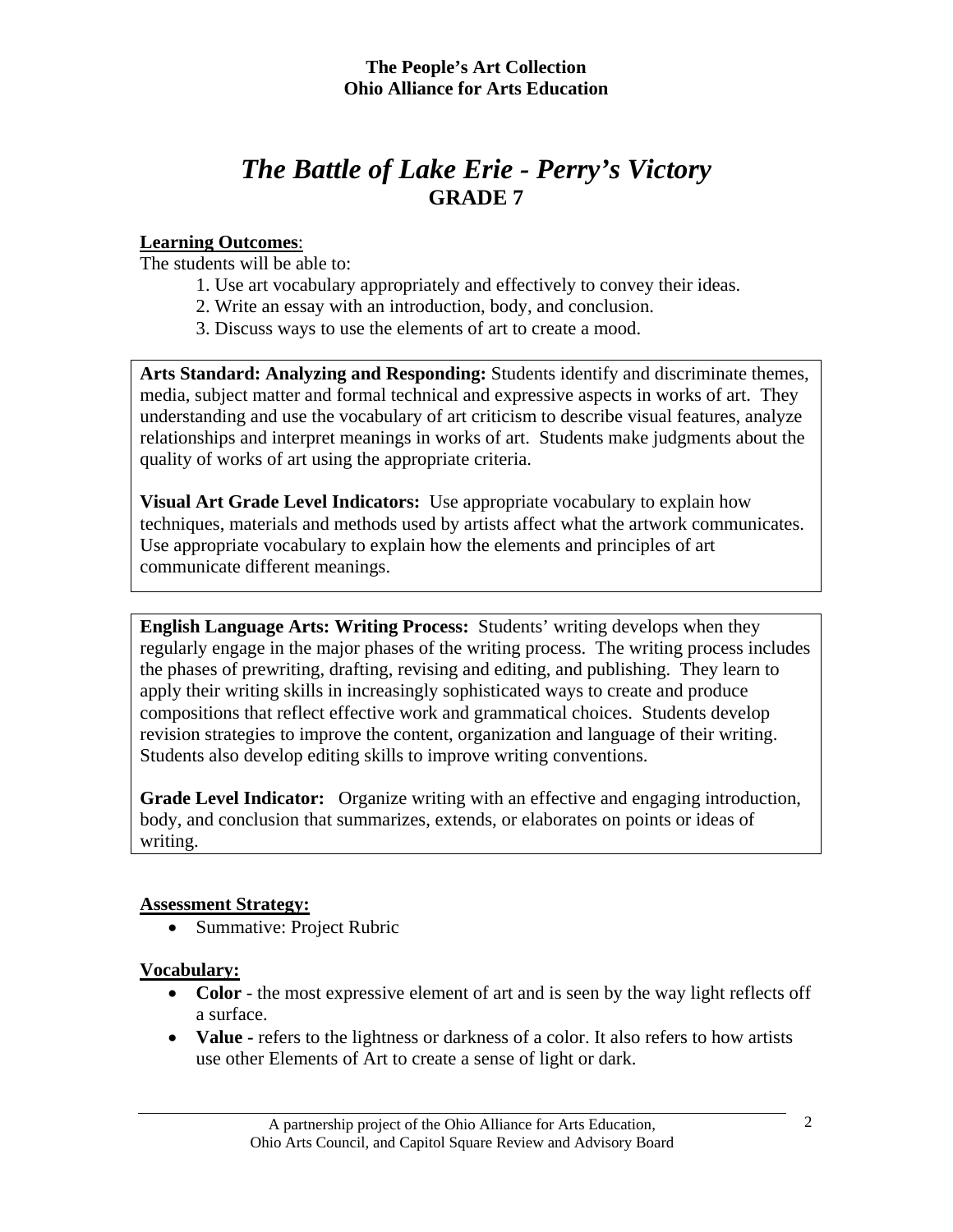- **Texture** an element of art which refers to the surface quality or "feel" of an object, its smoothness, roughness, softness, etc. Textures may be actual or simulated. Actual textures can be felt with the fingers, while simulated textures are suggested by the way the artist has painted certain areas of a picture.
- **Space** the illusion of objects having depth on the 2-dimensional surface. Linear and aerial perspective are used.
- **Emphasis** refers to developing points of interest to pull the viewer's eye to important parts of the body of the work.
- **Movement** adds excitement to an artwork by showing action and directing the viewers eye throughout the picture plane.
- **Proportion** or scale refers to the relationships of the size of objects in an artwork. Proportion gives a sense of size seen as a relationship of objects, such as smallness or largeness.
- **Unity** seen in a painting or drawing when all the parts equal a whole.

**Time Needed**: one 45 to 60 minute class

## **Materials**:

- Image of *The Battle of Lake Erie*
- Paper and pencil or pen

# **Step by Step Procedure:**

## **Teacher-led Activity**

- Display the image of "The Battle of Lake Erie." Lead a class discussion of the artist's choices to represent this scene as victorious. Ask:
	- o *How are the figures in the painting placed to show strength?*
	- o *What has the artist done with lighting to highlight important parts of the painting?*
	- o *What emotions are on the figures faces?*
	- o *What symbols can you find in the painting to support the mood of victory?*
	- o *How does the size of the painting influence your impression about its subject?*
	- o *Does the tone of this painting change your thoughts about the outcome of the war?*
	- o *Would you consider this painting political propaganda because we did not achieve our goal of acquiring Canada?*
- Review the vocabulary list of selected elements of art. Ask students to imagine that the outcome of this battle had been defeat for Perry and his men and have them brainstorm ways they can use the elements of art to change the mood of the painting.
- Distribute the Project Rubric found in this lesson and discuss the requirements of the assignment.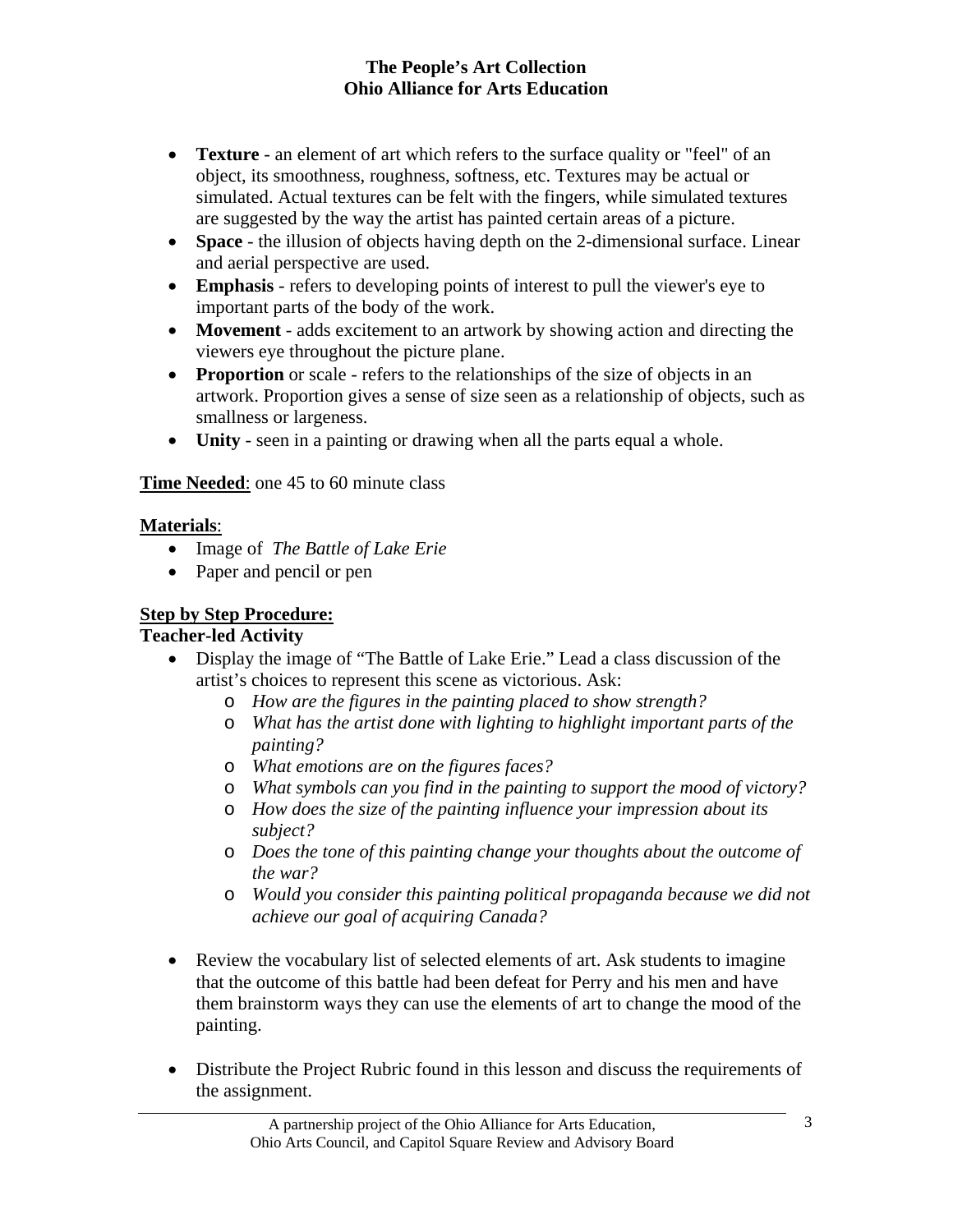# **Student Activity**

- 1. Students will imagine that the outcome of this battle had been defeat for Perry and his men and individually list the aspects of the painting they would change to indicate defeat. For example instead of the tattered flag flying high it could be sagging. Students should refer to the elements of art and think of as many ways as they can to change the mood of the viewer.
- 2. Students will write an essay explaining and describing the aspects of the painting they would change to reflect this defeat.

## **Closure:**

#### **Teacher-led Activity**

• Ask students to self-assess their essays using the "Project Rubric."

## **Making Connections:**

**Art:** To extend the lesson, ask students to research the career of artist William Henry Powell or compare Powell's painting to the print of "Perry's Victory" by Currier and Ives.

**Music:** Ask students to listen to a recording of the folksong "Perry's Victory" by George Ward. Ask students to research other folksongs based on important events.

**English/Language Arts:** Ask students to read "Perry's Victory on Lake Erie" by Chelsea Curtis Fraser in Boy's Book of Sea Flights. More advanced readers could read Theodore Roosevelt's retelling of the battle in The Great Republic by the Master Historians.

**Parent:** Ask your child to conduct online research of the twin painting of *The Battle on Lake Erie* which was commissioned and is hanging in the Capital building in Washington D.C. For more information visit:

http://www.senate.gov/artandhistory/art/artifact/Painting\_33\_00008.htm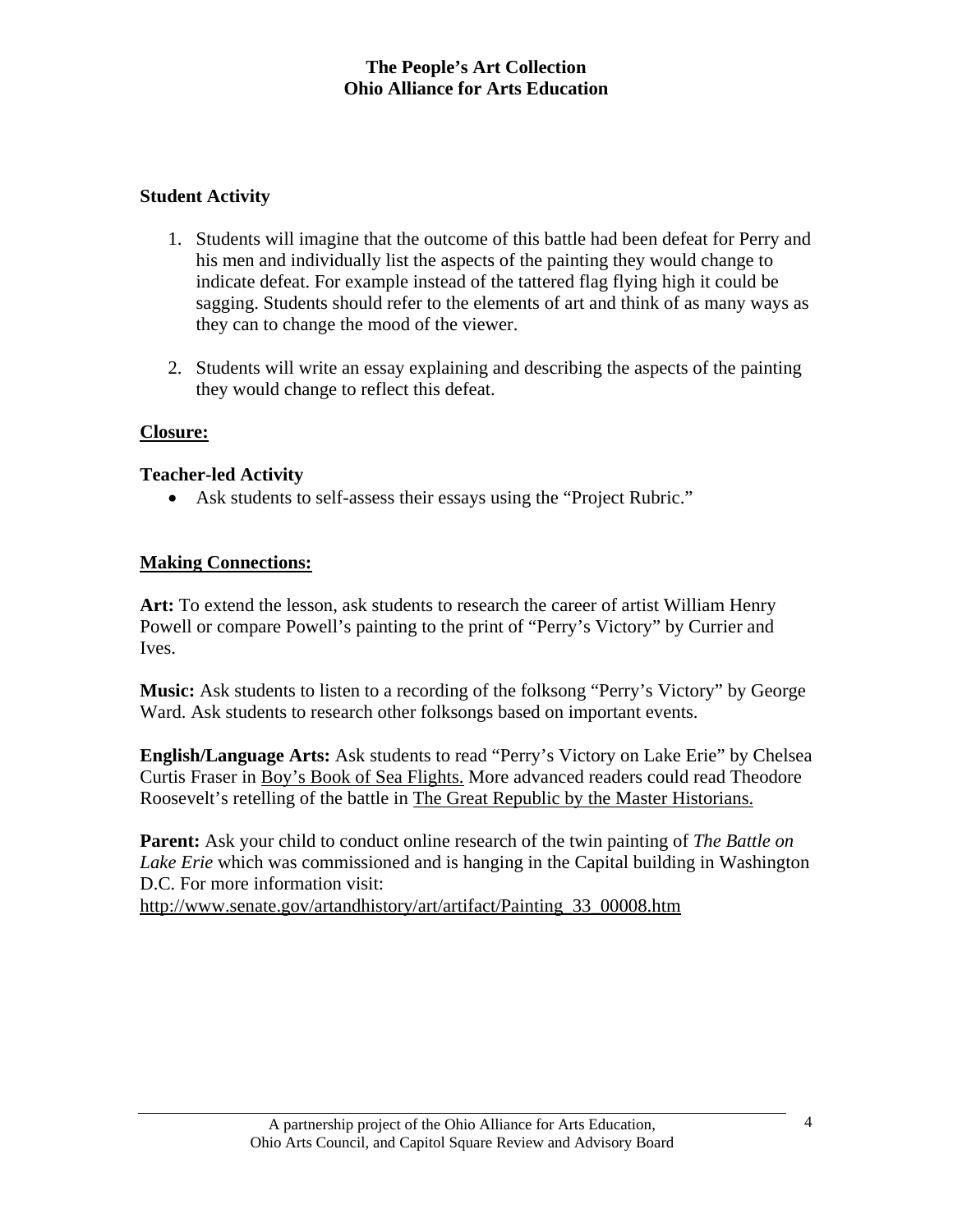# *The Battle of Lake Erie – Perry's Victory*

# **Project Rubric**

Student Name \_\_\_\_\_\_\_\_\_\_\_\_\_\_\_\_\_\_\_\_\_\_\_\_\_\_\_\_\_\_\_\_\_\_\_\_\_\_\_\_\_\_\_ Date\_\_\_\_\_\_\_\_\_\_\_\_\_\_\_\_

|                     | <b>Vocabulary</b>        | Organization              | <b>Quality of Ideas</b>    |
|---------------------|--------------------------|---------------------------|----------------------------|
| Outstanding         | Uses elements of art     | Shows clear               | Provides an insightful     |
|                     | vocabulary               | organizational structure  | discussion of ways to use  |
|                     | appropriately and        | with an engaging          | the elements of art to     |
|                     | effectively throughout   | introduction, effective   | change the painting from   |
|                     | the essay.               | body, and a conclusion    | victory to defeat.         |
|                     |                          | that summarizes.          |                            |
| <b>Proficient</b>   | Uses elements of art     | Shows organizational      | Provides a reasonable      |
| (target for all)    | vocabulary               | structure with a distinct | discussion that explains   |
|                     | appropriately and        | introduction, body, and a | ways to use the elements   |
|                     | effectively through      | conclusion.               | of art to change the       |
|                     | most of the essay.       |                           | painting from victory to   |
|                     |                          |                           | defeat.                    |
| <b>Progressing</b>  | Uses elements of art     | Shows some                | Provides a limited         |
|                     | vocabulary               | organizational structure, | discussion that identifies |
|                     | appropriately and        | but the introduction,     | ways to use the elements   |
|                     | effectively through part | body, and conclusion are  | of art to change the       |
|                     | of the essay.            | not distinct.             | painting from victory to   |
|                     |                          |                           | defeat.                    |
| <b>Beginning to</b> | Uses elements of art     | Has little discernable    | Provides a few sentences   |
| show progress       | vocabulary, but not      | structure and/or is       | that identify ways to use  |
|                     | often appropriately      | disorganized.             | the elements of art to     |
|                     | and/or effectively.      |                           | change the painting from   |
|                     |                          |                           | victory to defeat.         |

*Not Scorable: The student did not write an essay.*